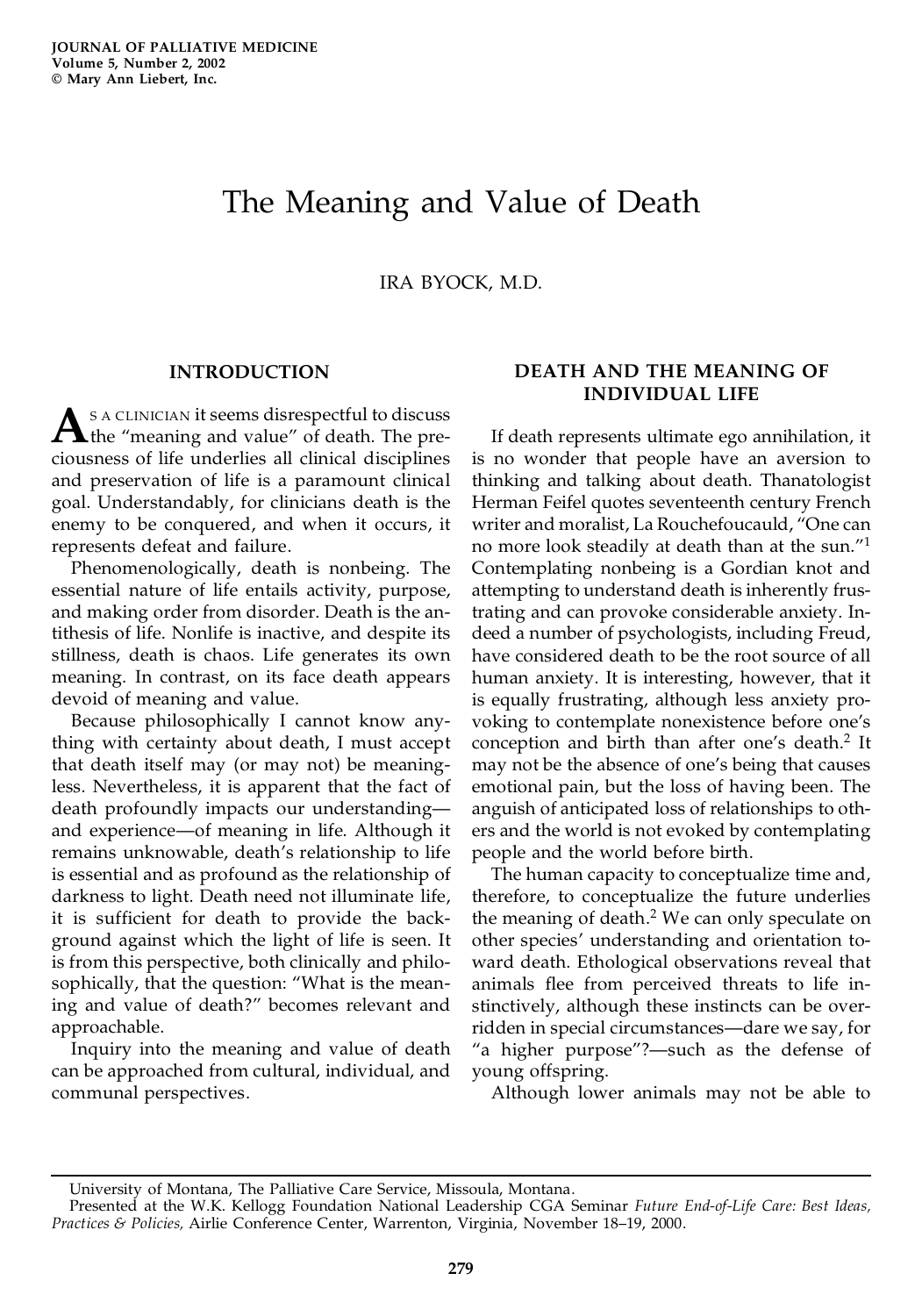conceptualize the meaning of death, it seems hu mans have no choice but to try. Anthropologists have long posited that humans are inherently "meaning makers." Biologic evidence for an in nate drive to make meaning include split-brain experiments with people born without connections between the two cerebral hemispheres or who have had the corpus callosum of their brains severed to control epilepsy. Presented with dis parate images shown to the right and left halves of their visual cortices, such individuals reflexively strive to interpret and explain the unrelated images as a meaningful whole.

Particularly when a problem cannot be over come, it is a trait of human nature, individually and culturally, to assign it a meaning. Faced with the ultimate problem and unalterable fact that life ends, human beings impulsively strive to recog nize some meaning in death.

Awareness of death confronts us with questions that go to the very nature of existence. What is the nature of life? Is there continued existence beyond life? Does life have meaning? What is the meaning of my own life? These questions, asked in an infinite variety of ways, are part of the hu man confrontation with death. Such questions define our place in the world and our relationship to others. They hold profound relevance to hu man life—individuals and collectively, as families, communities, and societies. A society's and culture's orientation toward the meaning of life and death underpin moral values and ethical norms of behavior.

Although inquiry of this nature is familiar to philosophers and theologians, most people actively avoid the subject of death. However, even for the least introspective among us, the ever present fact of mortality constantly threatens to wake us from the dream of life.<sup>3</sup> When sudden death, serious injury, or terminal illness strikes our family or circle of friends, the foundation of our world is shaken. From the moment an indi vidual is diagnosed with a incurable illness, death becomes the alarm that will not stop ringing. Even during remissions or times of relative health, its distant ring can be heard.

The intrusion of death forces us to look at the things we want most to avoid. Hitherto philo sophical issues that seemed abstract and avoid able acquire concrete relevance and immediacy. Existential concepts such as the "aloneness" of each individual in the universe become all too real when faced with the approaching and in-

evitable loss of everyone we know and love. The person living with progressive illness directly ex periences the profound implications that issues of meaning and value of life hold for the way we live, individually and collectively.

#### **CULTURE AND THE MEANING AND VALUE OF DEATH**

Our cultural and individual orientations to ward death are intimately interwoven. We are at once a product of our culture and a participant in its ongoing evolution. It is well recognized that denial, or perhaps more accurately, suppression are psychological defense mechanisms that mark the orientation of Western culture toward death.<sup>4</sup> The culture tends to avoid serious consideration of death and avoidance behavior is readily doc umented.

Even when confronted with unsettling news of the death of someone they have known, contem porary Westerners typically avoid questions that search for some meaning in death. Instead, in a manner that deflects deeper inquiry, typically people seek to ascribe a reason for the specific death. We hear people ask, "Was he a smoker?" or, "Was she wearing her seat belt?" as if in as signing an explanation for an individual's demise, one's distance from death can be pre served. On the surface, the numerous examples of violent deaths in contemporary films, com puter games, and other types of pop culture might seem inconsistent with this cultural trait. However, such fascination with violence and gory death more likely represents an array of defense mechanisms such as reaction-formation or desensitization than any sort of mature effort to incorporate death within our individual psychological or collective cultural makeup.

If avoidance of death is so deeply rooted in our individual psyches and culture, it may be pre sumed that a world without death would repre sent a Utopia. Kastenbaum<sup>5</sup> conducted a simple, but intriguing experiment that suggests other wise. In a two-phase written survey, 214 univer sity students enrolled in a course on death-related topics were asked to express their feelings about living in a world without aging and death con cisely. The assignment was given prior to any readings or course work. Initial responses were 88% clearly positive. Typical written comments were, "You bet! Does it start now?" and "I love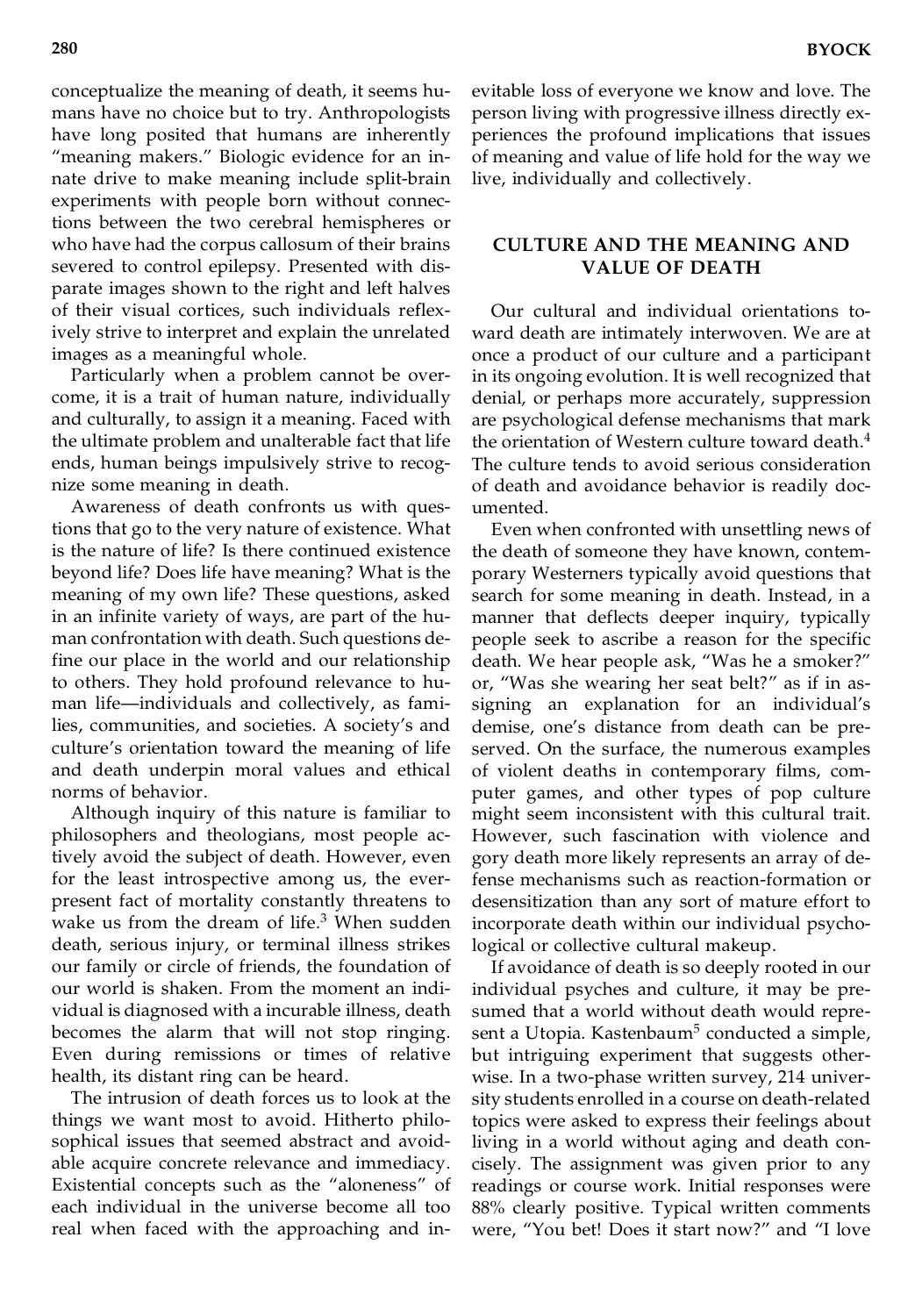it! This makes my day!" Students were then given a written homework assignment with specific in structions to consider and list (1) "the effects a world without death would have on other peo ple and society in general," and (2) "the effects a world without death would have on the way you live and experience your own life."

The initial survey question was then repeated. The result was a dramatic reversal of frequencies with 82% giving negative responses and 18% positive. Expressed concerns about the absence of death on society clustered around issues of over crowding, mandatory birth control, loss of rules governing human relationships, the conservative influence of massive numbers of elderly, the potential for economic systems to falter ("Kids wouldn't get their inheritances . . . ") and the ero sion of religious beliefs. Worrisome impacts on individuals' lives included, loss of ambition, loss of meaning, loss of heaven, and less need to be responsible. Under the category, "loss of meaning," Kastenbaum<sup>5</sup> reports the following quotes as characteristic: "I just cannot think of myself going on and on, and things not coming to an end. I'd have to ask myself what life is all about, and I don't know that I can answer that question." "I have a real hard time imagining what it would be like to live in this kind of life. To be honest, I don't know what life would mean to me if I knew it was just going to go on and on . . . " 5

Of course, the implications of this thought ex periment are limited. Two hundred fourteen uni versity students who elect to take a course on death and dying do not constitute a representative sample of the human population. Still, the consistency and dramatic reversal of responses warrants consideration. Perhaps, as theologians, philosophers and poets have long suggested, life without death would be so monotonous and de void of intensity, pathos and joy as to render the human condition meaningless. Indeed, it is not necessary to say that death gives life meaning to note that death may be necessary for life to have meaning.

# **HUMAN DEVELOPMENT THROUGH CONFRONTATION WITH DEATH**

Rich empiric evidence from the biographic and medical literature has established that an indi vidual's confrontation with death can serve as a stimulus for personal growth. $6-14$  In an essay written about a year after his diagnosis of esophageal cancer Dr. Bill Bartholome eloquently described his own personal adjustment to living with the knowledge of death's approach.

It's been little over a year now since I dis covered I have a fatal disease. In trying to explain to family and friends what having this period of time has meant to me, I have found it helpful to characterize it as a gift. . . . It has allowed me time to prepare my family for a future in which I will not be physically present to them. It has given me the opportunity of tying up all the loose ends that our lives all have. I have been pro vided the opportunity of reconnecting with those who have taught me, who have shared their lives with me, who have touched my life. I have been able to reconnect with those from whom I had become estranged over the years, to apologize for past wrongs, to seek forgiveness for past failings.

But even more than all these, this gift has provided me the opportunity of discovering what it is like to live in the light of death, to live with death sitting on my shoulder. It has had a powerful effect on me, my perspective on the world and my priorities . . . I like the person I am becoming more than I have ever liked myself before. There is a kind of spontaneity and joyfulness in my life that I had rarely known before. I am free of the tyranny of all the things that need to get done. I re alize more than I have ever before that I exist in a web of relationships that support and nourish me, that clinging to each other here against the dark beyond is what makes us human . . . I have come to know more about what it means to receive and give love un conditionally . . .

. . . To live in the bright light of death is to live a life in which colors and sounds and smells are all more intense, in which smiles and laughs are irresistibly infectious, in which touches and hugs are warm and ten der almost beyond belief . . . I wish that the final chapter in all your stories can have a chapter in which you are given the gift of some time to live with your fatal illness.<sup>15</sup>

The stimulus for personal development that oc curs in response to an individual's confrontation with death arises from questions that define ex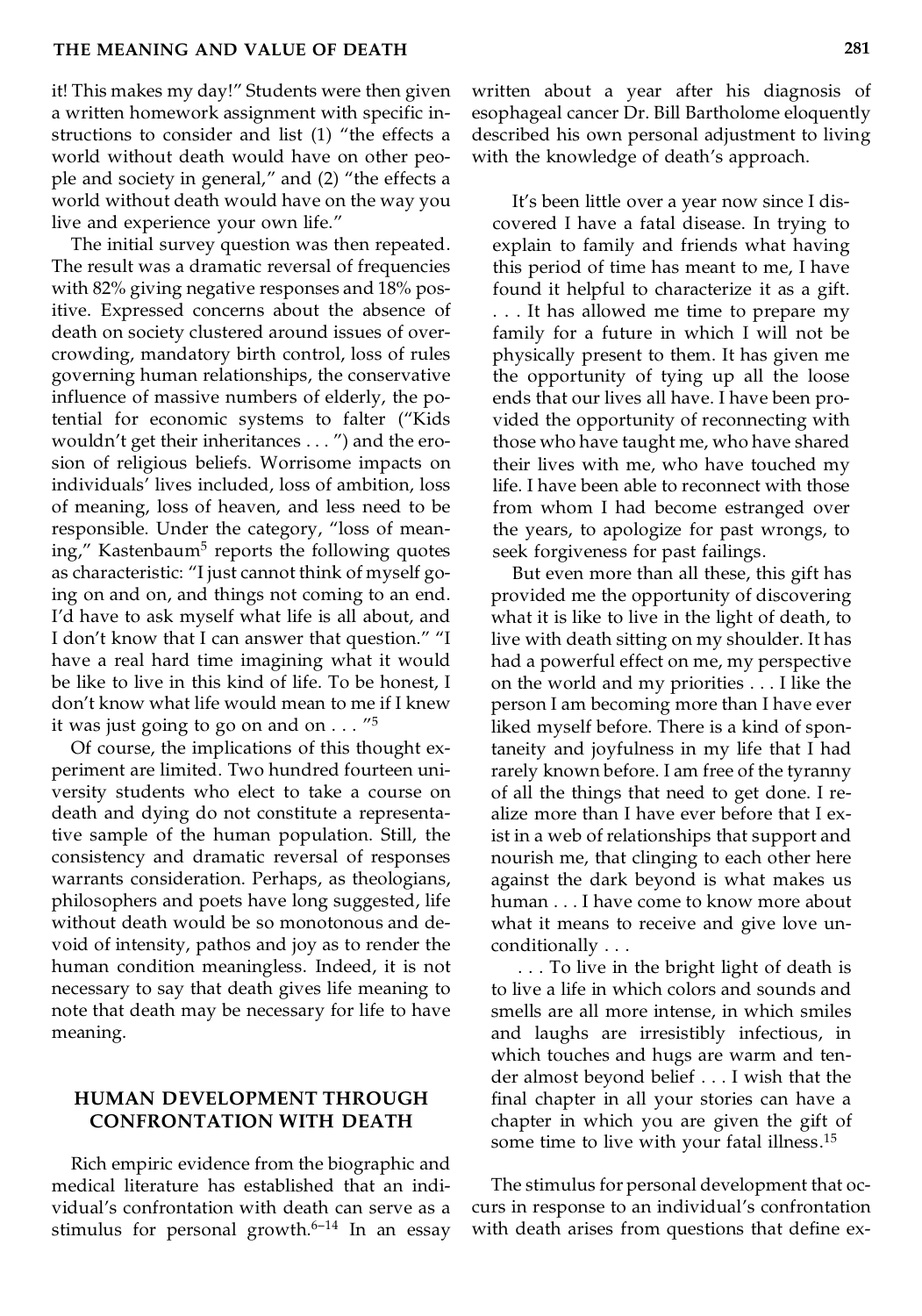istential and spiritual realms of life. What is the nature of existence? Who am I? Who or what or where was I before I was born? Will "I" exist after death? Forced to live with knowledge of im pending death, such questions assume poignant relevance. Some people experience severe spiritual or existential distress while others develop a seemingly paradoxical sense of "rightness" that characteristically involves realms of inner life. A number of clinically reported accounts of positive subjective experience with life's end document a transition through a sense of spiritual or existential distress to a sense of "wellness" despite full acknowledgment that death is near.<sup>7,16-19</sup> Recognition of these poles of human experience en gendered by death's approach—from severe distress on the one hand to a profound sense of wellness on the other—and the demonstrated potential for some individuals to move through suffering, make it imperative for clinicians who care for dying people to understand something about spiritual, existential and religious experience as they relate to life's end.

The inherent mystery of existence is at once awe-inspiring and terrifying. In responding to that mystery people seek to discover some meaning within their own lives and within life in gen eral and strive for a sense of connection to something larger than oneself that will endure into the open-ended future. Listening for one or more of these themes has been helpful in understanding people's expression of profound distress on the one hand and seemingly paradoxical sense of per sonal well-being on the other.

In clinical evaluation and end-of-life research, I rely on a working definition for spirituality com prised of three themes: response to mystery, con nection to something larger than oneself which endures into an open-ended future, and an ex perienced source of meaning. Religion and spirituality are distant constructs. In the context of the present inquiry, religion may be considered a subset of spirituality. Religion refers to a coher ent set of beliefs, values, eschatology, knowledge, techniques, rituals, customs, and practices to ward fostering a sense of connection and meaning and a way of dealing with the mystery of existence. Religions often involve specific beliefs related to a deity or supreme being, but this is not a requirement. Religion is a principal way through which human beings have reached out to one another—in community and across gener ations—to provide guidance and support in confronting death. Not surprisingly, people who have a religious faith often find it provides a deep well of strength and source of comfort in dealing with illness, caregiving, death, and grief.

Existentialism arose in reaction to theistic reli gion. A contemporary dictionary defines existentialism as, "A philosophy that emphasizes the uniqueness and isolation of the individual expe rience in a hostile or indifferent universe, regards human existence as unexplainable, and stresses freedom of choice and responsibility for the con sequences of one's acts."<sup>20</sup> It might well be presumed that existentialism and spirituality are op posites, mutually exclusive ways of approaching reality. In fact, an existential perspective may not obviate spirituality—and even religion in the broadest sense. Recent advances within physical and theoretical sciences, including chaos theory, suggest that within the haphazardness of reality there may be an underlying pervasive order. Even if there is no master plan, the intricacy of patterns and "laws" of mathematics, astro physics, quantum mechanics, and molecular bi ology reveal a subtle, esthetic intelligence within the very fabric of physical reality.

Approached from the most coldly rational per spective, one cannot escape the implications of death on the meaning of life as individuals and, more particularly, life in relation to others. Earth is but a speck of rock hurdling through space. The circumference of the earth is 24,901 miles at its widest point, fewer miles than many of us drive each year. All of us are but tiny creatures, living precariously on its surface, held by the mysteri ous happenstance of gravity, hurtling through deep space on this speck of rock, with only a thin blanket of air to warm and protect us from the frigid ravages of the Milky Way's galactic void. Whether or not there is an active or watchful deity, human beings are still faced with the reality of living on this earth. The strictest, least senti mental existentialists, while decrying any notion of meaning within the puny, insignificant human condition, is nevertheless faced with the predica ment of living together, for whatever time we each have. An overarching question remains, "What are we going to do about it?"

#### **DEATH AND THE MEANING OF COMMUNITY**

The impact of death on human life extends be yond the fact of our individual mortality. For although human beings are individuals alone, each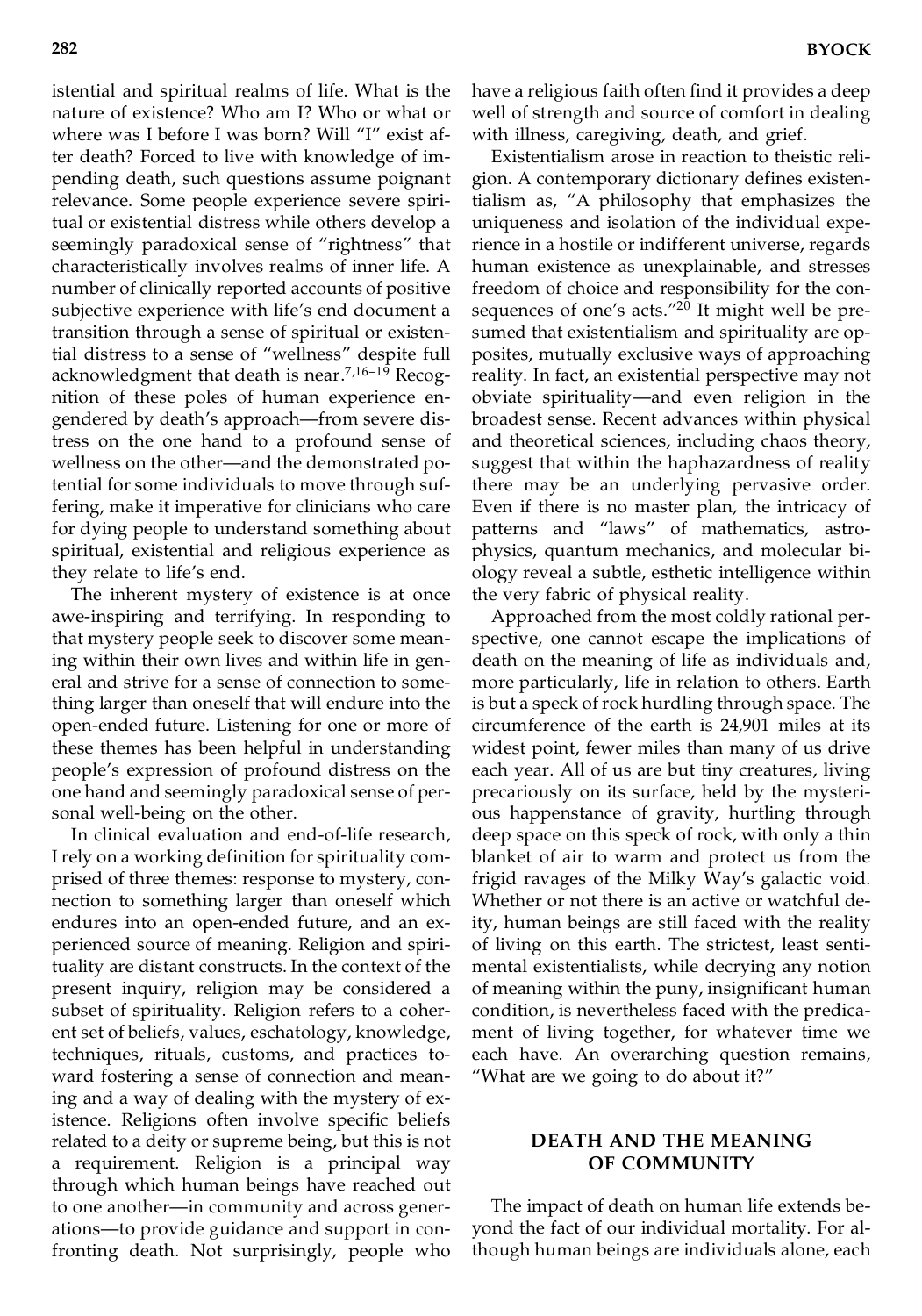## **THE MEANING AND VALUE OF DEATH 283**

person also exists in relationship to others. Indi viduals do not live in isolation, but instead in families and communities. In common with most mammals, human beings are communal animals; we are inherently connected. Even the strictest of hermits depends on others for necessities such as food, clothing, and shelter from the elements, but at very least for emergency services at times of true crisis and from protection against others who might prey on them.

Indeed, humanness may have no meaning out of context of our connection to one another. This is not merely a philosophical assertion. There is ample evidence for a biologic basis for relation ship and love—both in terms of a need for love and a drive toward it. In fact, empiric data sug gest that human interaction, including physical touch, is essential for primate development—and human well-being.<sup>21</sup>

One etiology of pediatric failure-to-thrive syn drome—a condition associated with high mortality because of secondary malnutrition and infection and with universal developmental delay—is the deficiency of human touch and caring interaction. The naturally occurring experi ment of foundling homes provided stark empiric evidence that even with adequate nutrition, shelter, and support for bodily functions, humans can become ill and die from a deficiency in human touch at critical developmental stages.<sup>22</sup> The wellknown studies by Harlow and Mears<sup>23</sup> demonstrated a similar syndrome in juvenile primates engendered by absence of a responsive mother.

Here again, death informs our understanding of human life. Our shared mortality poses fun damental questions of our relationship to one an other and our essential responsibilities one to an other. Bartholome's observation that, "Clinging to each other here, against the dark beyond, is what makes us human," may be literally true. $15$ Perhaps, in addition to our opposable thumbs, 46 chromosomes or specie specific genome it is how we are with another in the face of death—in cluding how we care for another—that confers our humanity.

The presence of people with advanced, incur able illness who are experiencing physical distress, disability, and physical dependence in the process of dying confronts communities with the need to respond in some fashion. What services should communities and society as a whole extend to people who are dying? How, and how much, should individuals and their families pay for such services? Are certain services so basic

that they must be available for all? Should the availability of other services be based solely on one's ability to pay? What responsibilities do we have to those who are dying: our family mem bers, friends, neighbors, and those we do not know? What responsibilities do we have as indi viduals, and collectively as a society? And what, if any, responsibilities do the dying—all of us have to those we leave behind? A culture's ori entation toward these questions underpins moral values and ethical norms of behavior.

In a 1978 article entitled, "The Ethics of Termi nal Care," Harold Vanderpool asserted:

These four fundamental features of hu man worth—respect for the individual, in clusion in community, concern for the body, and considerations of a broader purpose are offered as ethical guidelines for terminal care.<sup>24</sup>

Ethicist Laurie Zoloth-Dorfman has written:

Cleaving to another, recognizing that the other is the bone of the bone and the flesh of the flesh that is given in common, locating the mutual body as the site of the moral gesture is fundamental to ethical reflection . . . it requires a radical rethinking of all that occurs to the other. All of the yearning, all of the loss, is in fact, my loss. This respon sibility for the narratives great and small, for the dreams of the other, for the temptations of the other, for the responsibility of the other, creates a mutual commandedness. The encounter is intensely personal. The death of the other, the illness of the other, her vulnerability, is your own.<sup>25</sup>

What Zoloth-Dorfman is describing here is a covenantal relationship of people within com munity. That each of us will die is inevitable. What has come to be miraculous is to die in fellowship. The vision she offers is one in which people are being born into the welcoming arms of community—and dying from the reluctant arms of community.

#### **RESPONSIBILITY IN THE MEANING AND VALUE OF COMMUNITY**

What is the fundamental responsibility of com munities, or society, to its members as death ap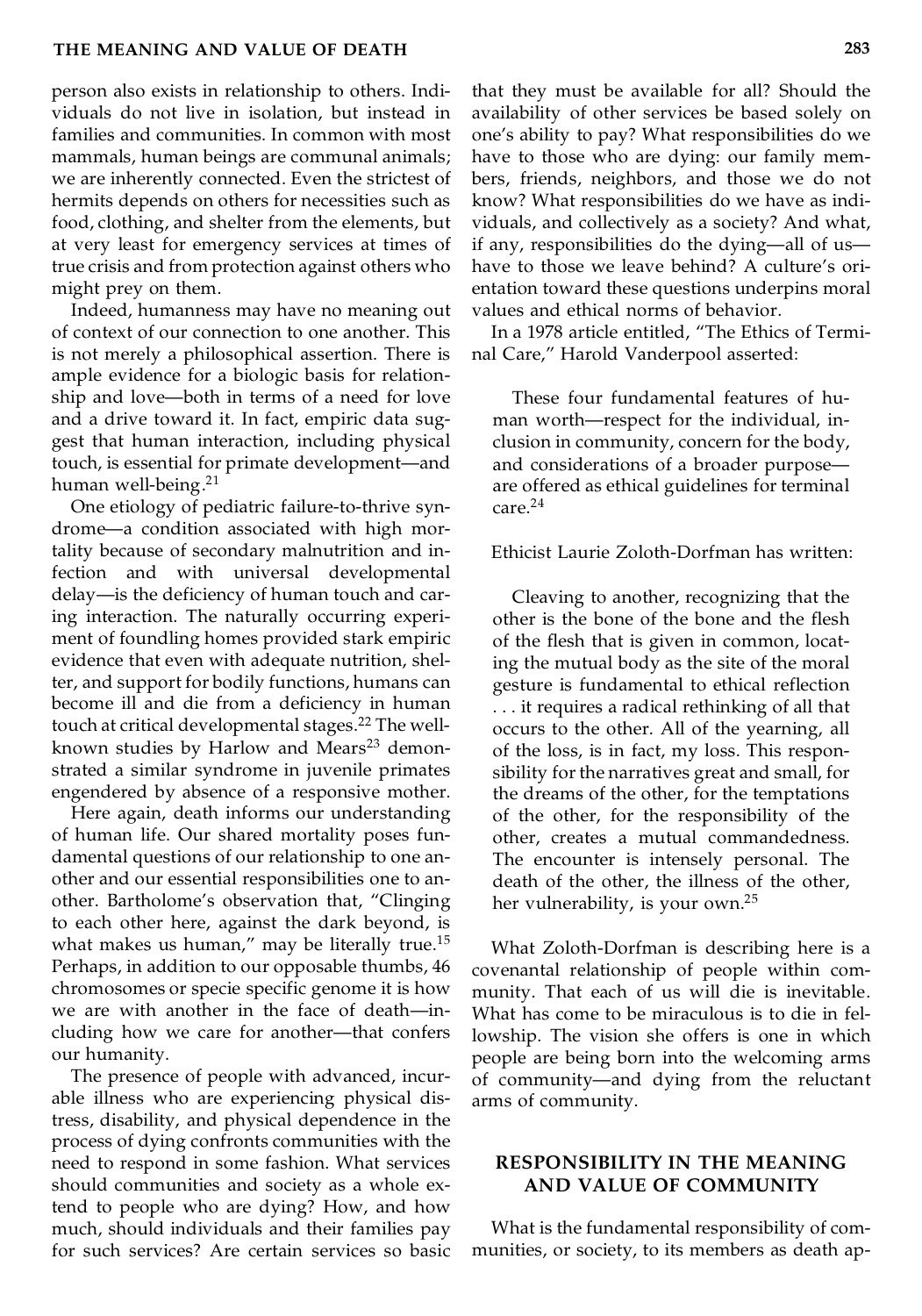proaches? If one accepts that any responsibility exists at all, it is most generally, a responsibility to care.

The barest essential components of human care at the end of life would seem to be the following: The provision of shelter from the elements. In essence, we say to the other, "We will keep you warm and dry." The provision of hygiene. "We will keep you clean." Assistance with elimination. We say, "We will help you with your bowel and bladder function." The offering of food and drink and assistance with eating. "We will always offer you something and help you to eat and drink." The keeping of company, nonabandonment. "We will be with you. You will not have to go through this time in your life entirely alone." Efforts di rected at symptom management, the alleviation of suffering. "We will do whatever we can, with as much skill and expertise as available, to lessen your discomfort."

### **THE MEANING AND VALUE OF DEATH IN CLINICAL PRACTICE**

Instead of distributing collective ownership for these basic obligations and discharging them in a proportional fashion, modern society delegated almost exclusive responsibility for care for its dying members to the clinical professions. The con scious motivation was, of course, to provide the best care possible. It is, however, also true that professionalization has served as a mechanism by which society has manifest its cultural avoidance of death. One result of assigning official respon sibility for care of the most ill, infirm elderly, and dying people to doctors, nurses, and hospitals and nursing homes has been to distance society's members from these potent reminders of our own inevitable illness, infirmity, physical dependence, and death. In medicalizing care for "the dying," individuals with advanced and incurable illness are objectified and an inherently messy process is sanitized. This transformation finds symbolic expression in the traditional white coats and uniforms that distinguish and separate doctors and nurses from patients and in the ubiquitous rub ber gloves of postmodern medicine. After death, the person officially becomes a corpse and, in many places by law, the body is sent to a mortu ary.

Recognition of serious existing deficiencies in end-of-life care and the ongoing debate over pro-

posals to legalize physician-assisted suicide have included harsh criticism of doctors for reinforcing patients' denial of death. Although some de gree of criticism is warranted, contemporary clinicians have been placed in an awkward, and in some circumstances, untenable position vis-à-vis death. Physicians, particularly, have been as signed a shamanesque role within society as cultural defender against death. Doctors are trained to do battle with death; selection processes at all stages of medical training favor warrior traits. This is particularly true for specialties most likely to encounter dying patients such as surgery, emergency medicine, internal medicine and its subspecialties, and critical care.

Medical training is concentrated in hospitals, which in our secular society symbolize temples of death denial. Within them are the *sanctum sanctori* of death denial, the operating rooms, emer gency departments, and intensive care units in which the most powerful and prestigious medical specialists, such as surgeons, cardiologists, pulmonologists, oncologists, and intensivists, perform the rituals of life-prolongation. They do so wearing special garb and communicating with one another in esoteric language. In these places an unrelenting opposition toward death is mod eled and rewarded. Medical students, interns, and residents learn early on that straight talk of death is interpreted as weakness, equated to a student giving up, or not having the wherewithal to know what to do next.

Until quite recently, physicians who worked in hospice and palliative care risked subtle ostracism within the medical profession for seeking to care for dying patients, as if the proximity to death tainted the individual clinician. When hos pice was first introduced in the United States, it was considered to be within the domain of nursing. (As with all nursing, hospice was considered to be "women's work," undoubtedly a factor that contributed to its diminished status within the culture of medicine.) In the early 1980s, while attending an emergency medicine conference, I mentioned in passing that I worked as a part-time medical director for a hospice program to a group of physician colleagues. One of the group reacted by abruptly taking a step back and asked, "Why would a doctor do that?" His expression con veyed how distasteful and unseemly the notion was for him. Of course, things have changed and palliative and end-of-life care have begun to enter the mainstream of medicine.<sup>26</sup>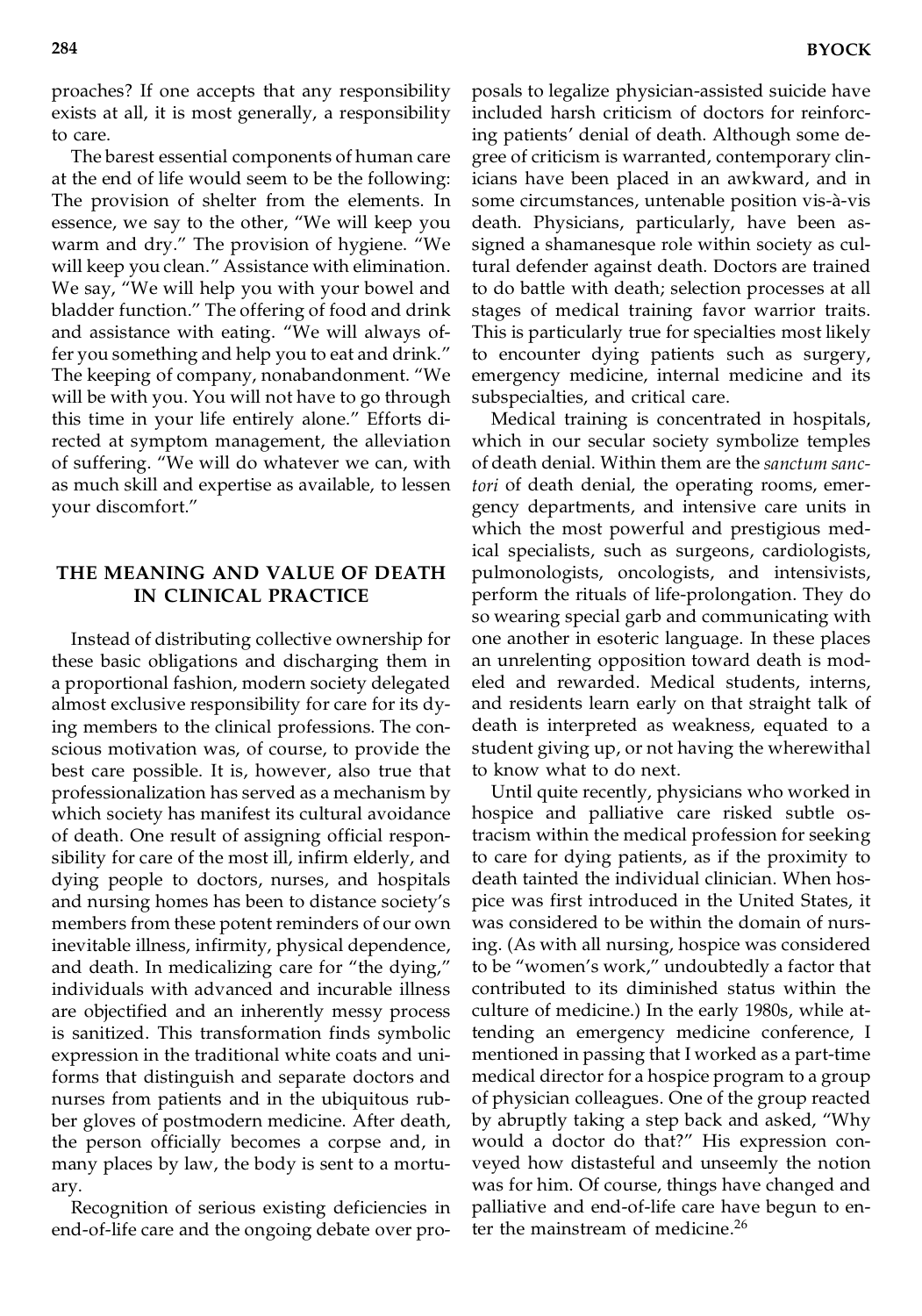### **THE MEANING AND VALUE OF DEATH 285**

Over the past 20 years society in general, and the caring professions in particular, have begun to culturally acknowledge and integrate an ac ceptance of life's end. Fueled by the aging of the baby-boom generation and the infirmity of their parents and by documented, widespread defi ciencies in care<sup>27</sup> and in the midst of the assisted d suicide debate, society has begun asking a second layer of questions: What value is there in the last phase of life? Can there be any meaning and value in the process of dying? Can there be value in grieving? Can there be value in caring for people as they die? 3,11,14,28

The disciplines of hospice and palliative care continue to make critical contributions to this process of social and cultural maturation. It is, of course, proper for the caring professions to shoul der the technical components of society's funda mental responsibilities toward its members as they die. Clear communication, ethical decision making, meticulous, competent, and when necessary, intensive management of symptoms are basic stan dards and reasonable expectations for care.

Physicians and nurses cannot not guarantee that all symptoms will be fully controlled, nor that every person will die well. But on behalf of soci ety, clinicians can commit to doing whatever is nec essary to alleviate physical distress. We can com mit to not giving up, to never abandoning patients. Whatever else we cannot do, we can commit to be present for another, this is the ground substance of human responsiveness. Whether or not society ac knowledges a responsibility to provide organ transplantation, experimental chemotherapy or even physician-assisted suicide, we can acknowl edge a social responsibility to provide the basic el ements of human care and honor an inalienable hu man right to die accompanied, in relative comfort, and in a clean, dry bed.

# **MEANING MAKING: A GENERATIVE PERSPECTIVE ON MEANING AND VALUE WITHIN CLINICAL PRACTICE**

To this point we have approached the subject of the meaning and value of death from the per spective of exploration, observation, and de scription. A complementary, equally valid ap proach exists. Because meaning and value are subjective human constructs, it is reasonable to consider whether meaning and value can be con sciously, deliberately created.

Within a generative orientation toward meaning and value, notions of social and clinical responsi bility to others are expanded. As beings in relationship to one another, human beings' response abilities extend beyond the barest obligations of meeting the physical or basic emotional needs of dying people. We also possess the freedom and hu man capacity of responding in creative, even loving ways to people who are dying, engaged in care giving or in grief. The discharge of social responsibility is, ultimately, about our inability and willingness—to respond to one another. For example, we have the capacity to bear witness, metaphorically saying to the other, "We will bear witness to your pain and your sorrows, your dis appointments, and your triumphs. We will listen to the stories of your life and will remember the story of your passing." Bearing witness may not be an obligation in the same sense as other funda mental components of end-of-life care. However, it offers the potential for creating or strengthening relationships between individuals that are of profound value to the people involved.

Life review and the soliciting, telling, and re ceiving of persons' stories is another tangible ex ample of components of care that extend beyond attending to basic biologic and emotional needs. Anthropologists suggest that peoples' stories play an important role in knitting the fabric of hu man community. The letters that concentration camp victims, passengers in planes headed for crash landings and, recently, the note to family from a doomed Russian naval officer trapped in the submarine Kursk, all give evidence of the im portance of narratives in the human response to death.<sup>29</sup> Telling the story of a loved one's dying, and receiving the story of another, can both be creative acts. In telling personal stories of life's end people honor loved ones who have died and renew, refresh and sometimes reframe cherished connections. In receiving a story as inherently intimate as the dying of a lover, grandparent, par ent, sibling, close friend, or child, new connections are made and each person's community expands.

## **LOVING CARE AT LIFE'S END AND ITS CONTRIBUTION TO MEANING AND VALUE**

Human love is quite possibly the most creative response to the terrifying and awe-inspiring mys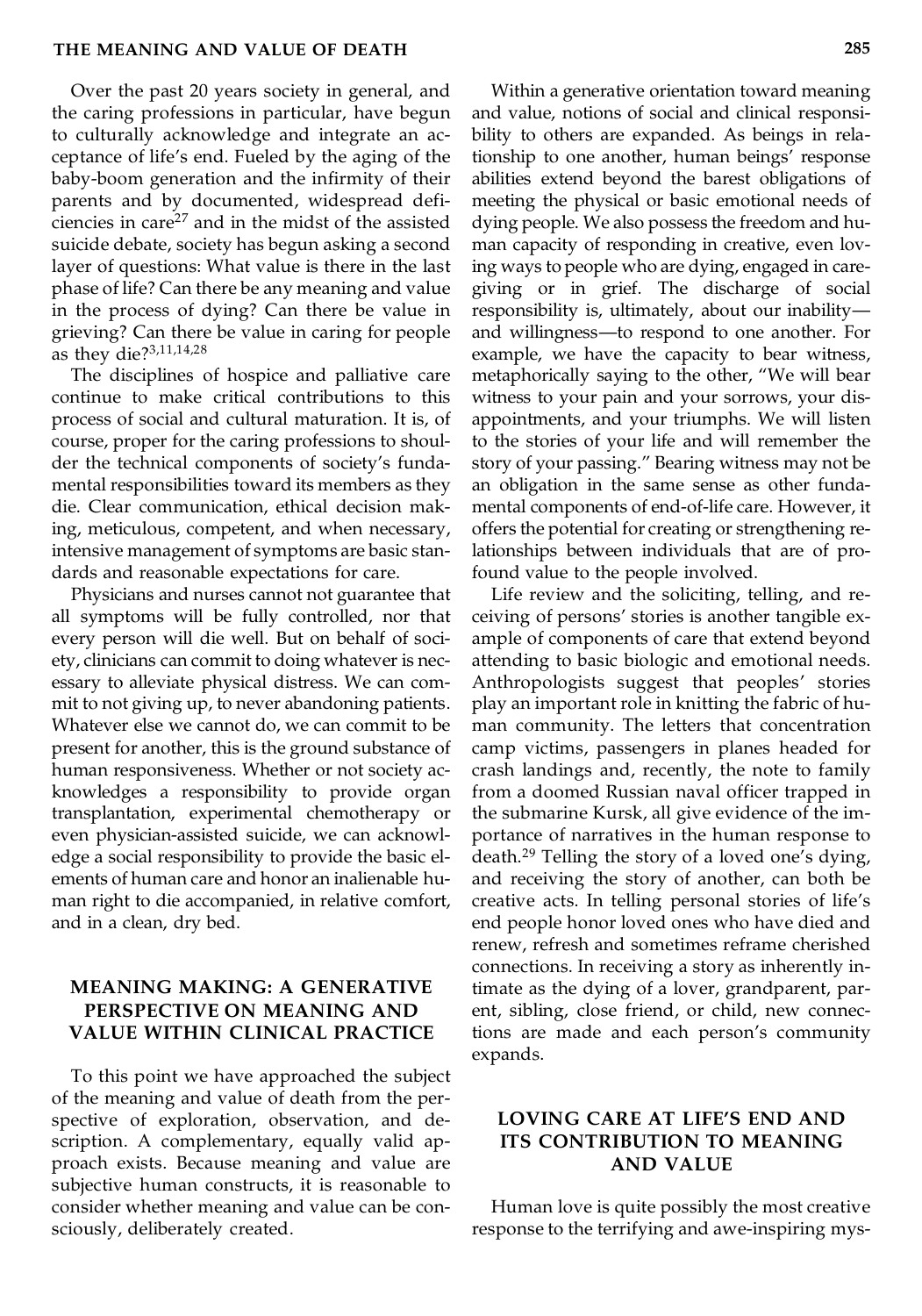tery of life. The loving connection between two people creates something new in the world, something of inherent meaning and value to the people involved. Clinical care must be medically and technically competent. However, there is no reason to be found in law or ethics that prevents care from also being tender and loving. Beyond shelter, company, and competent symptom man agement, people can be cared for in a manner that treats them as one would treat an honored guest. Skillful clinicians can offer counseling for people who wish to reconcile strained or broken relationships before they die. Palliative care can en compass anticipatory guidance to facilitate bringing significant relationships to "completion" in the sense that people feel that there is nothing left unsaid. In providing care that assists people in strengthening connections with others, we can foster the creating of meaning and value.

I am not the first to suggest that the word "com munity" has properties more akin to a verb than a noun. The very nature of community has to do not only with some shared history and traits, but also with a mutual sense of belonging and in actions that reflect the recognition of some degree of shared "stake" in life. Community does not merely occur, it is created.

Recently, I had the opportunity of spending a day at Oregon State Penitentiary with 18 prison hospice volunteers, several of whom are con victed murderers. Each of these men have already been in prison for 5 to 10 years and described having "hit bottom" with depression during their early years of confinement. Each are facing long sentences and a number of them are "lifers." As inmates they have little dignity and few rights. There is no material advantage to an inmate to participate in the hospice program. They do so without compensation and must maintain their regular 40-hour per week job. The training takes long hours and is emotionally charged. One after another, as they told their unique stories, these men expressed that being a hospice volunteer adds value and meaning to their lives. I felt like I was peering into the equivalent of J.B. Haldane's "primordial soup" in which life was being formed. In this instance community, as in prison hospice programs around the country, we are witnessing creation of community at its most rudimentary, fundamental level.<sup>30</sup>

Organized community-based efforts focused on improving end-of-life care and social support have begun to emerge. In my adopted home town of Missoula, Montana, we are engaged in a longterm community-based research and demonstration project to study and improve the quality of life's end. We are exploring what it means to be living "in community" rather than merely "in proximity" with one another with regard to the experiences of dying, caregiving, grief, and loss.14,28 And our community is not alone. In deed, an increasing number of communities in the United States and Canada are communicating and collaborating in development of similar community-wide efforts.

The clinical professions—and the disciplines of hospice and palliative care in particular—have leadership roles to play in the continued maturation of our contemporary society and Western culture's response to death. Care can be provided in a way that acknowledges the full range of human experience and potential within the people we serve, including peoples' capacity to adapt and grow—individually and together—through the very end of life. It is possible to declare that peo ple inherently have dignity. We need only act in a manner that honors the dignity of each person's unique being to make the declaration come true.

There are profound advantages to clinicians and those they serve in this process. By providing care that is not only competent but genuinely loving, we invest even the most mundane aspects of clinical work with meaning and value. In so doing we can contribute to a sense of meaning and value in the lives of the people we serve.

# **RENEWAL AND PRACTICE OF RITUALS AS CREATIVE CULTURAL AND SOCIAL RESPONSES TO DEATH**

Discussion of making of meaning in face of the apparent chaos of death would be incomplete without considering the role of rituals. Every religion, as well as every ethnic and regional culture, encompasses traditions, customs, and ritu als in response to death. Since the early stages of the scientific revolution, public attitudes adher ence with traditional customs and rituals sur rounding death has steadily eroded. There has been a tendency to view such rituals as superstitious or somehow primitive.

There is now evidence that this trend is begin ning to reverse. Organized, informal vigils within neighborhoods surrounding the impending death of a beloved individual may include prayers, singing, and placing luminaria along the person's front walk. It has become fairly common for hos-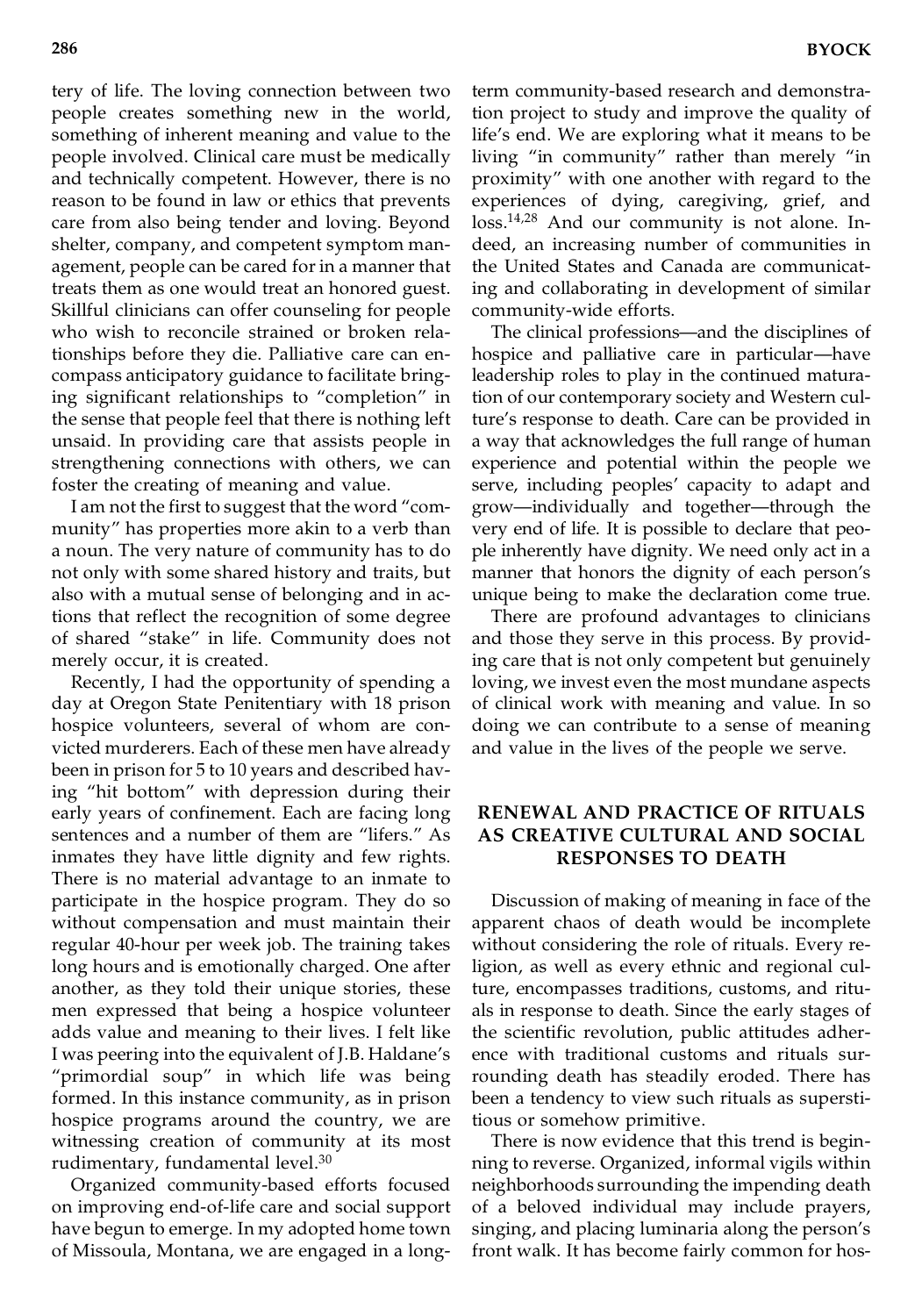## **THE MEANING AND VALUE OF DEATH 287**

pice and palliative care programs to offer music as a means of soothing and honoring a dying per son. Although traditional funerals and formal religious services may be on the wane, memorial services remain well attended. In addition to offering a chance for people to grieve together, contemporary memorials are often lively celebrations of the deceased individual, encompassing photographs and videos of the person along with music and readings that held meaning for the de ceased or hold meaning for friends and family. It is possible to see that renewed interest and spontaneous generation of new ritual forms as a so phisticated, well-considered effort to respond to the tragedy of death by making meaning, investing shared time and activity with meaning.

#### **CONCLUSION**

Death is central to the meaning and value of human life as experienced by individuals and by communities. Death does not give meaning to life, but does provide the backdrop against which life is lived.

Fundamental responsibilities of human beings toward one another are defined by the need to respond to the facts of illness and death and contribute to the meaning and value of individual and communal life. Acting on behalf of society, the clinical professions bear critical responsibilities for caring for those who are dying and be reaved. However, overreliance on professionals as a means of denying or distancing ourselves from death and grief can diminish the fullness and richness of living and erode the experience of meaning and value in our lives.

Beyond acknowledging and honoring basic obligations, individuals, families and communities have the capacity to respond to the ultimate problem of death in a creative manner including the performance of rituals that reflect and ad vance values of human worth, dignity, and en during connection. The clinical professions can lead by setting standards for excellence and by providing care that is not only competent but un abashedly loving. In so doing meaning and value is created by direct intention.

#### **REFERENCES**

1. Feifel H: Introduction. In: Feifel H (ed): The Meaning of Death. New York: McGraw-Hill, 1959, pp. xi.

- 2. Tillich P: The eternal now. In: Feifel H (ed): The Meaning of Death. New York: McGraw-Hill, 1959, pp. 30–38.
- 3. Callahan D: The Troubled Dream of Life: In Search of a Peaceful Death. New York: Touchstone, Simon & Schuster, 1993.
- 4. Becker E: The Denial of Death. New York: The Free Press, Macmillan Publishing, 1973.
- 5. Kastenbaum R: A world without death: First and sec ond thoughts. Mortality 1996;1:113–123.
- 6. Mount B, Scott J: Wither hospice evaluation. J Chron Dis 1983;36:731–736.
- 7. Byock I: Dying Well. New York: Riverhead/Putnam, 1997.
- 8. Byock I: The nature of suffering and the nature of op portunity at the end of life. Clin Geriatr Med 1996; 12:237–252.
- 9. Byock I: Notes of a hospice physician. West J Med 1996;164:367–368.
- 10. Broyard A: Intoxicated By My Illness and Other Writings on Life and Death. New York: Ballantine Books, 1992.
- 11. Bernardin J: Gift of Peace: Personal Reflections. Chicago: Loyola Press, 1997.
- 12. Albom M: Tuesdays with Morrie. New York: Dou bleday, 1997.
- 13. de Hennezel M: Intimate Death. New York: Alfred A. Knopf, Inc., 1997.
- 14. Staton J, Shuy R, Byock I: A Few Months to Live. Washington, D.C.: Georgetown University Press, 2001.
- 15. Bartholome W: Living in the light of death. Bulletin of the University of Kansas Medical Center, Kansas City, KS 45, 1995;2:52.
- 16. Byock I: When suffering persists. . . . J Palliat Care 1994;10:8–13.
- 17. Kearney M: Palliative medicine—Just another spe cialty? Palliat Med 1992;6:39–46.
- 18. Kearney M: Image work in a case of intractable pain. Palliat Med 1992;6:152–157.
- 19. Kearney M: Mortally Wounded: Stories of Soul Pain, Death and Healing. Dublin, Ireland: Marino Books, 1996.
- 20. American Heritage Dictionary of the English Language, Third Edition. Houghton Mifflin, Boston, MA: 1992.
- 21. Guisinger S, Blatt S: Individuality and relatedness: Evolution of a fundamental dialectic. Am Psychol 1994;49:104–111.
- 22. Spitz R: Hospitalism: An inquiry into the genesis of psychiatric conditions in early childhood. The Psy choanalytic Study of the Child 1946;1:53–74.
- 23. Harlow HF, Mears C: The Human Model: Primate Perspectives. Washington, D.C.: VH Winston & Sons, 1979.
- 24. Vanderpool H: The ethics of terminal care. JAMA 1978;238:850–852.
- 25. Zoloth-Dorfman L. First, Make Meaning: An Ethics of Encounter for Health Care Reform, Tikkun 8:4, 133–135.
- 26. Lo B, Snyder L, Sox H: Care at the end of life: Guiding practice where there are no easy answers. Ann Intern Med 1999;130:772–774.